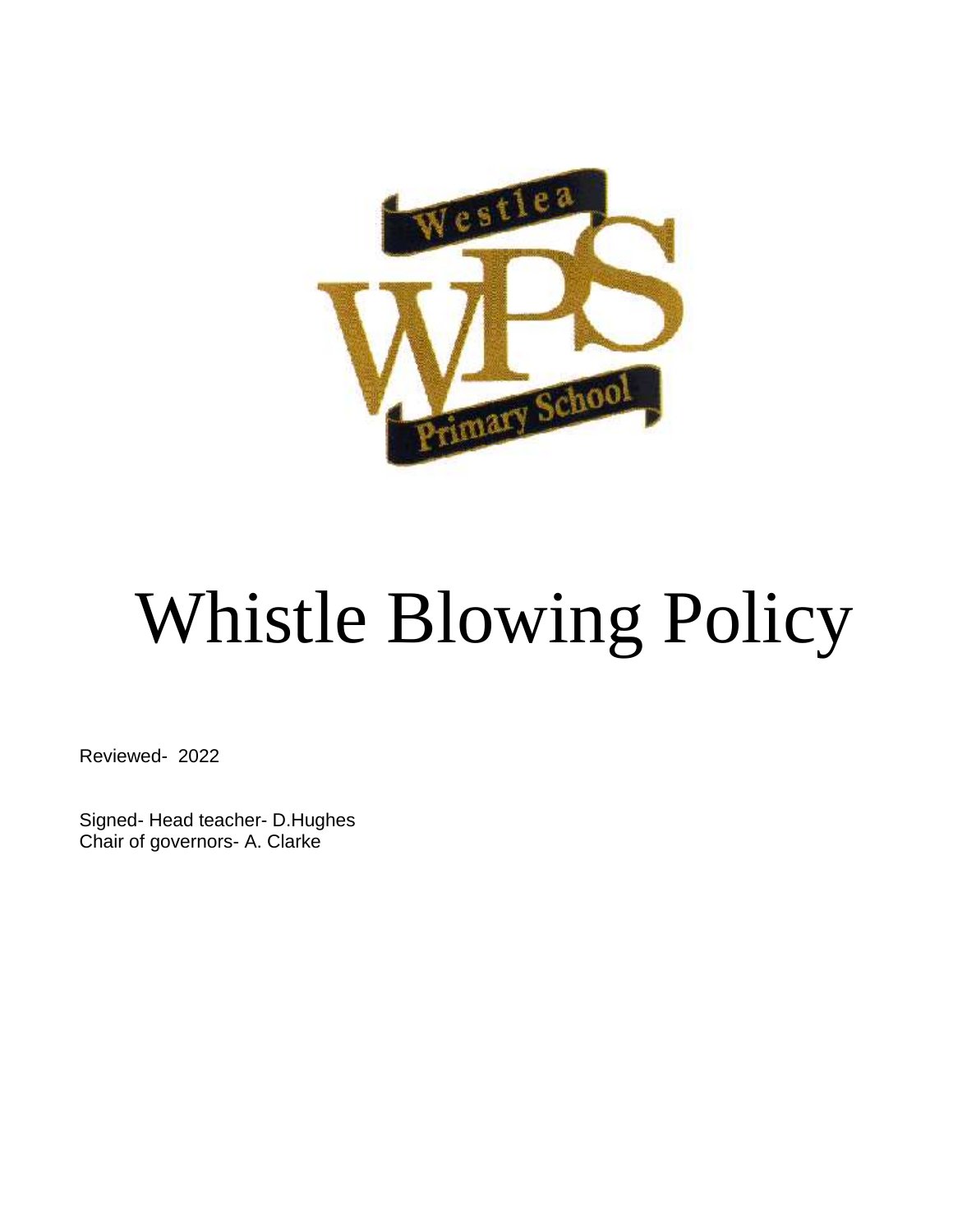# **Whistle Blowing**

We believe this policy relates to the following legislation:

- Employment Rights Act 1996
- Public Interest Disclosure Act 1998
- Public Interest Disclosure (Compensation) Order 1999
- Public Interest Disclosure (Prescribed Persons) Order 1999
- Public Interest Disclosure (Prescribed Persons) (Amendment) Order 2003
- Enterprise and Regulatory Reform Act 2013

We believe whistle blowing is the reporting of suspected wrongdoing in the workplace which is regarded as making a disclosure in the public interest. We actively encourage all school personnel and visitors to school to report any serious concerns they may have about any aspect of the school such as:

- health and safety concerns
- damage to the school environment
- a criminal offence that has taken place or is about to take place
- disobeying the law
- the covering up of a wrong doing
- the conduct of its personnel or others acting on behalf of the school.

We believe school personnel, supply staff, and students on work experience are protected by law if they make a disclosure on any of the above, that is if they think what they are reporting is true, that they think they are telling the right person and if they believe their disclosure is in the public interest.

We understand that those wishing to make a disclosure may do so to the Headteacher, to a member of the local authority, to a prescribed person such as Her Majesty's Chief Inspector of Education, to a legal adviser or to a Member of Parliament.

We believe that where the concern relates to an individual's own employment the school's Grievance Policy must be used. However, if the concern relates to something which is against the school's policies, falls below standards of practice or amounts to improper conduct then the procedures in this policy must be used.

We are committed to the highest possible standards of openness, integrity and accountability.

We as a school community have a commitment to promote equality. Therefore, an equality impact assessment has been undertaken and we believe this policy is in line with the Equality Act 2010.

#### **Aims**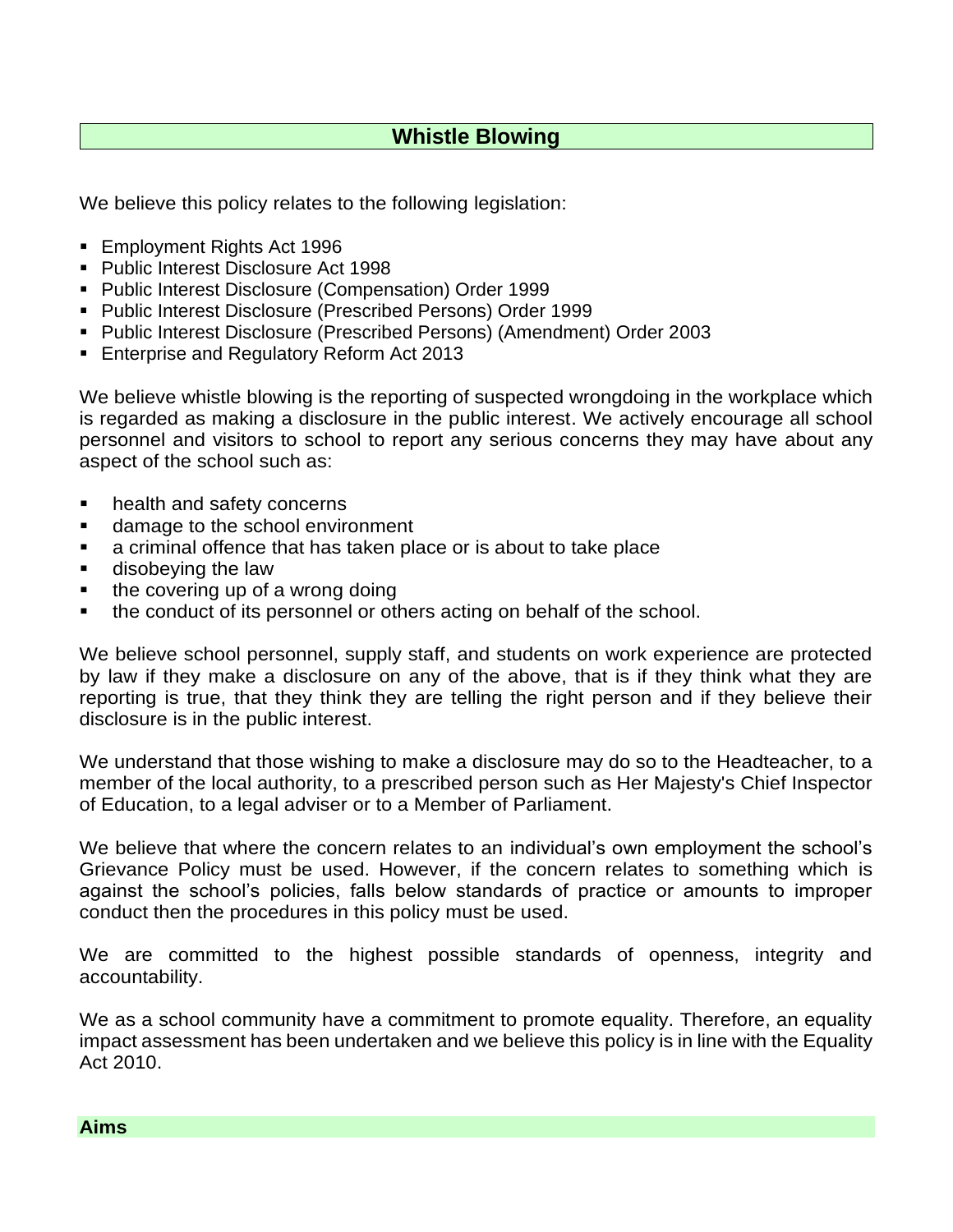- To encourage all school personnel to report any serious concerns about any aspect of the school or the conduct of its personnel or others acting on behalf of the school.
- To work with other schools and the Local Authority to share good practice in order to improve this policy.

# **Responsibility for the Policy and Procedure**

When a concern has been raised the following procedure will be followed:

# **Role of the Governing Body**

The Governing Body:

- has delegated powers and responsibilities to the Headteacher to ensure all school personnel and school volunteers are aware of and comply with this policy;
- will provide support for a member of staff who has raised a concern;
- will provide support for a member of staff against whom allegations have been made;
- must keep both parties informed of all progress during any investigation;
- will take no action against a member of staff if, after investigation, their concern has not been confirmed;
- will take disciplinary action if a concern is raised frivolously, maliciously or for personal gain;
- has responsibility for ensuring that the school complies with all equalities legislation;
- has nominated a designated governor to ensure that appropriate action will be taken to deal with all prejudice related incidents or incidents which are a breach of this policy;
- has responsibility for ensuring funding is in place to support this policy;
- has responsibility for ensuring this policy and all policies are maintained and updated regularly;
- has responsibility for ensuring all policies are made available to parents;
- has responsibility for the effective implementation, monitoring and evaluation of this policy

# **Role of the Headteacher**

The Headteacher will:

- ensure all school personnel and volunteers are aware of and comply with this policy;
- encourage all school personnel to raise any concerns they have regarding actual or potential breaches of duty or a failure by the school;
- provide support for a member of staff who has raised a concern;
- provide support for a member of staff against whom allegations have been made;
- keep both parties informed of all progress during any investigation;
- work closely with the link governor;
- **•** provide leadership and vision in respect of equality;
- **•** provide guidance, support and training to all staff;
- monitor the effectiveness of this policy;
- **E** annually report to the Governing Body on the success and development of this policy.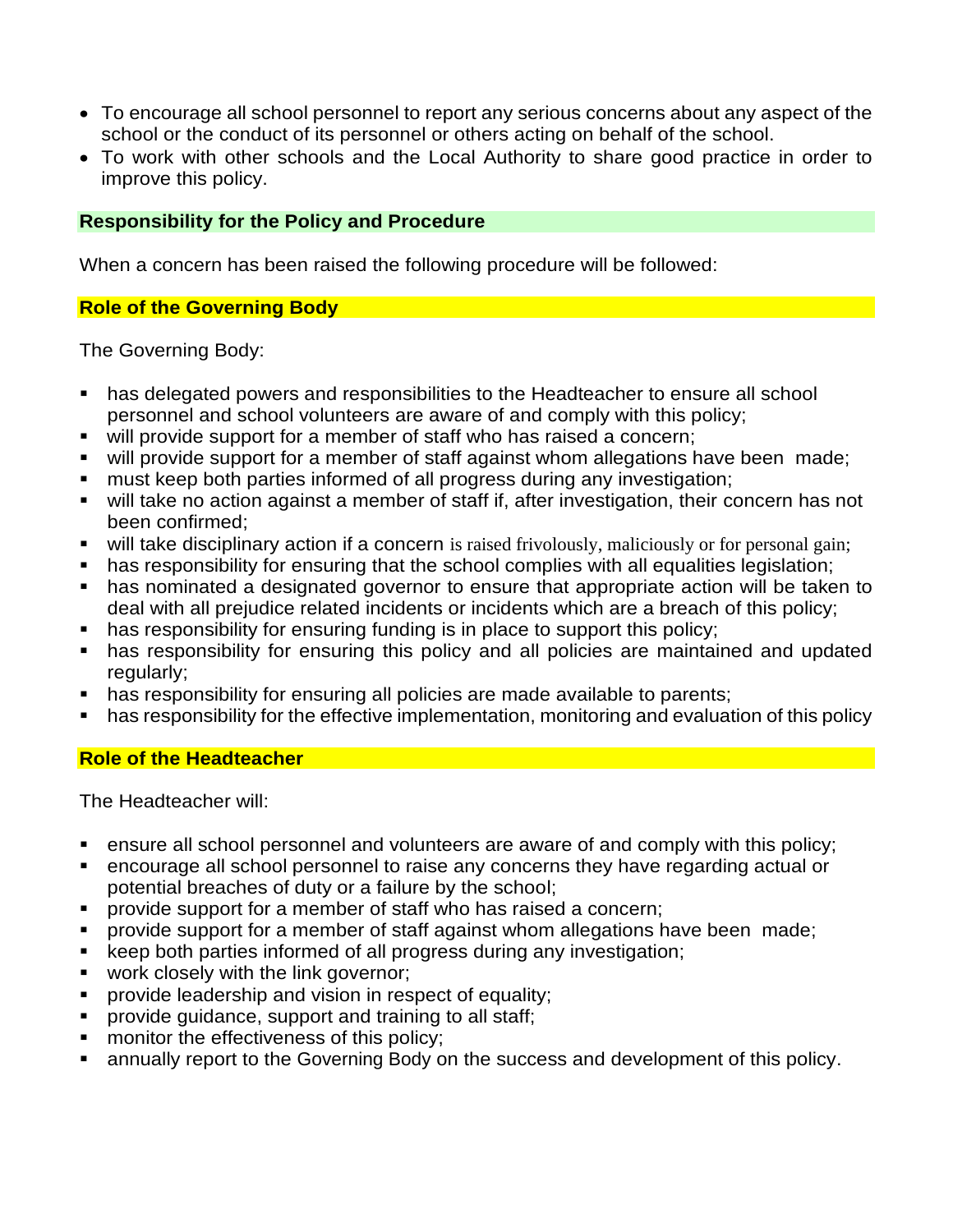#### **Role of the Nominated Governor - Chair**

The Nominated Governor will:

- work closely with the Headteacher and the coordinator;
- ensure this policy and other linked policies are up to date;
- ensure that everyone connected with the school is aware of this policy:
- **EX annually report to the Governing Body on the success and development of this policy**

#### **Role of School Personnel**

School personnel have a duty to speak out against and report any:

- criminal offence that has been committed, is being committed or is about to be committed;
- person who has failed, is failing or is about to fail compliance with any legal obligation that they are subject to;
- **EXED** miscarriage of justice that has occurred, is occurring or is likely to occur;
- health and safety issue that has endangered, is endangering or is likely to endanger any person;
- damage to the school environment that has been committed, is being committed or is about to be committed

School personnel, who speak out against and report any of the above, will receive support from the Governing Body. The Governing Body will give support to any member of the school personnel against whom allegations have been made.

School personnel have a duty to the school not to disclose confidential information. However, in accordance with the provisions of the Public Interest Disclosure Act 1998 this does not prevent an employee from seeking independent advice nor discussing their concern with the charity Public Concern at Work.

# **Raising a Concern**

All raised concerns are investigated and every effort is made to ensure confidentiality for all parties.

#### **Stage 1**

- All concerns should be made in person or in writing.
- **•** The person raising the concern may wish to receive help from the local authority or from their trade union representative.
- At any future meeting the employee may be accompanied by a colleague or their trade union representative.

**Stage 2**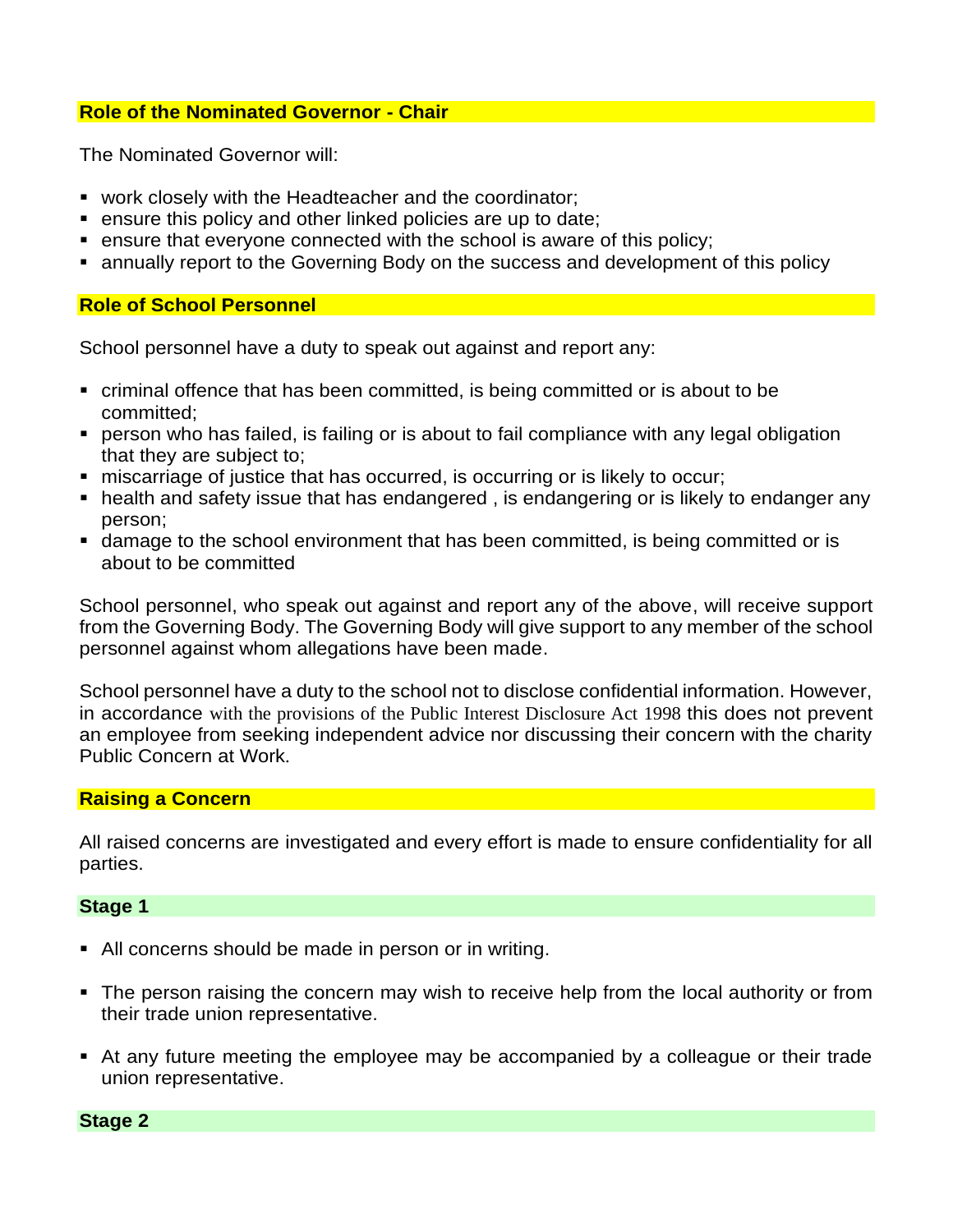- **.** Within 10 working days the person with whom the concern has been registered acknowledges receipt in writing.
- The letter will state the following:
	- $\triangleright$  How the concern will be dealt with;
	- $\triangleright$  How long it will take to provide a final response;
	- ➢ Information on employee support services.

#### **Stage 3**

- **E** After initial enquiries have been conducted, a decision will be made if an investigation should take place.
- **The investigation will be either:** 
	- $\triangleright$  an internal investigation;
	- $\triangleright$  a referral to the police;
	- ➢ a referral to the Council Auditor;
	- $\triangleright$  an external independent enquiry.

#### **Stage 4**

- The employee will be informed in writing of the outcome of the investigation by the Governing Body.
- The employee has the right to take their concern to an independent body if they feel it has not been addressed adequately.

# **Raising Awareness of this Policy**

We will raise awareness of this policy via:

- the School Prospectus
- the school website
- the Staff Handbook

# **Training**

All school personnel:

- have equal chances of training, career development and promotion
- receive training on this policy on induction which specifically covers:
	- $\triangleright$  the school's whistle blowing procedures
	- ➢ Confidentiality
	- ➢ Safeguarding and Child Protection